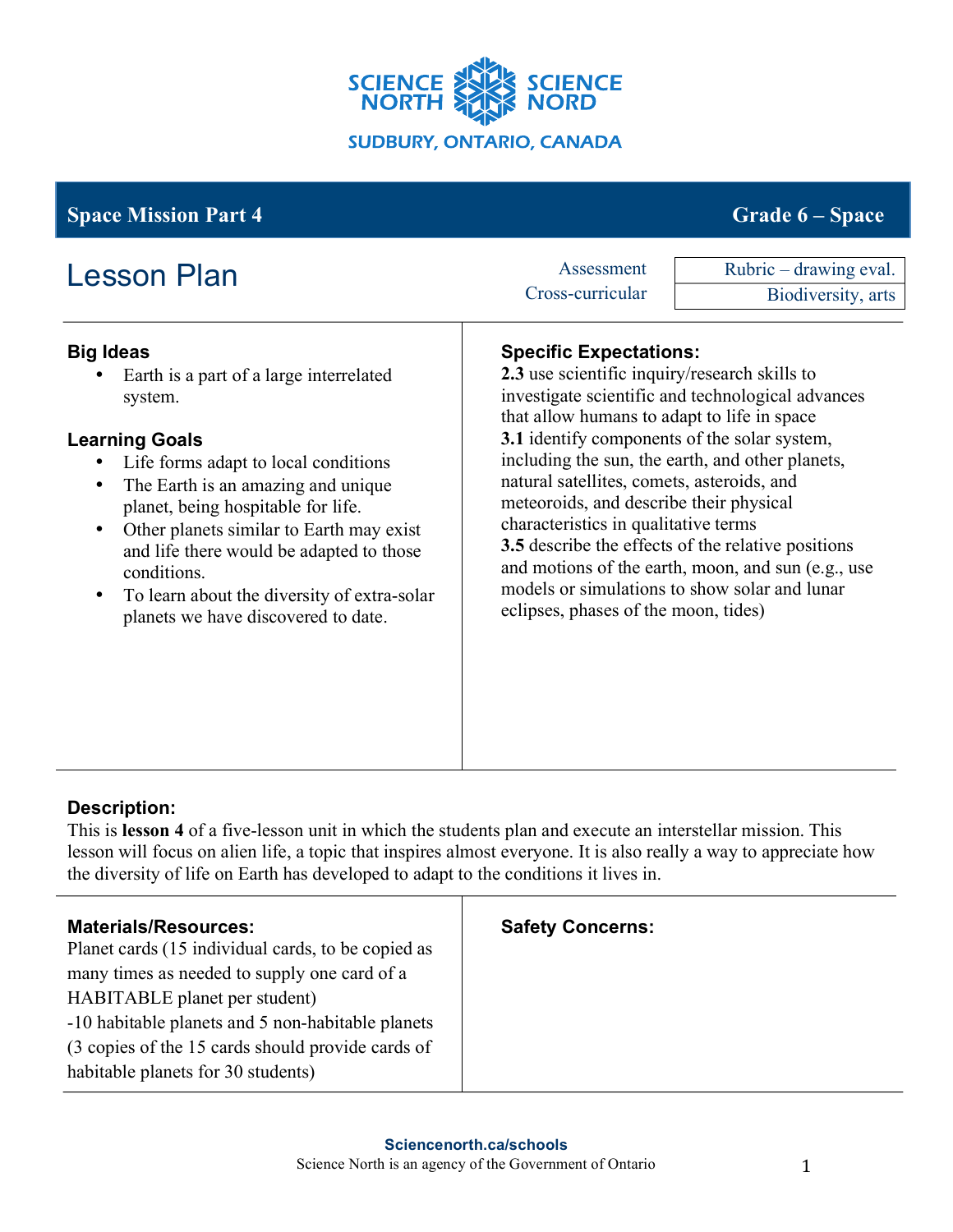#### **Introduction Getting Started**

We start the lesson by learning about extra-solar planets and the environments that may exist on them. Students will familiarize themselves with several planets. They will then decide which one of these would be hospitable to life as we know it, and then imagine an alien that lives on such a planet.

Watch the Science North video on Space. Start at the section called "Faraway Worlds". Your task today is to envision what life on this planet might look like.

- Introduction to extra-solar planets
	- o "Have you heard that we have discovered many planets beyond the solar system? These planets orbit around other stars, stars that are in our night sky!
	- o They are very hard to detect, as they are very small compared to stars.
	- o Today we know of over 2000 planets orbiting around other stars
	- o We can't take an image of what they look like, but we can learn how far away from their star they are, how big they are, and if we are lucky what kind of material they might be made up of.
	- o What we're most interested in is whether these planets are in the habitable zone.
		- Not too close where water would evaporate due to heat from star
			- $\blacksquare$  Not too far where everything would be frozen
			- In the solar system the only planets in the habitable zone are Earth and possibly Mars.
	- o All of these planets are light years away from us meaning even travelling at the speed of light it would take us years to get there. Even the most advanced rockets travel much slower than the speed of light, so for now we have no plans to visit these planets. Maybe one day someone will go on this journey!

### **Action**

### **Extra-solar planet "hockey cards"**

- Students will randomly pick planet cards and spend a few minutes learning about that planet. You can shuffle the cards and hand them out. Then collect them, shuffle again and hand out again (trade cards with any students who got the same planet again).
- They do this for several rounds so they learn about a few planets and also learn how planets vary from each other.
- If they think the planet could support life, WRITE DOWN ITS NAME.
- After a few rounds, lay out all the cards. Students can now go pick one of the planets that they wrote down as supporting life. If their card is already taken, have a look at remaining cards and pick a different planet that could support life.

### **Imagine a life form**

• Now that you have a planet, carefully think about what kind of environment life would exist in there. Is the environment dark or bright? Is it generally hotter or colder than Earth? Do life forms there have to contend with a lot of gravity? Take each piece of information on your planet card and write down one or two things of what that might mean for a life